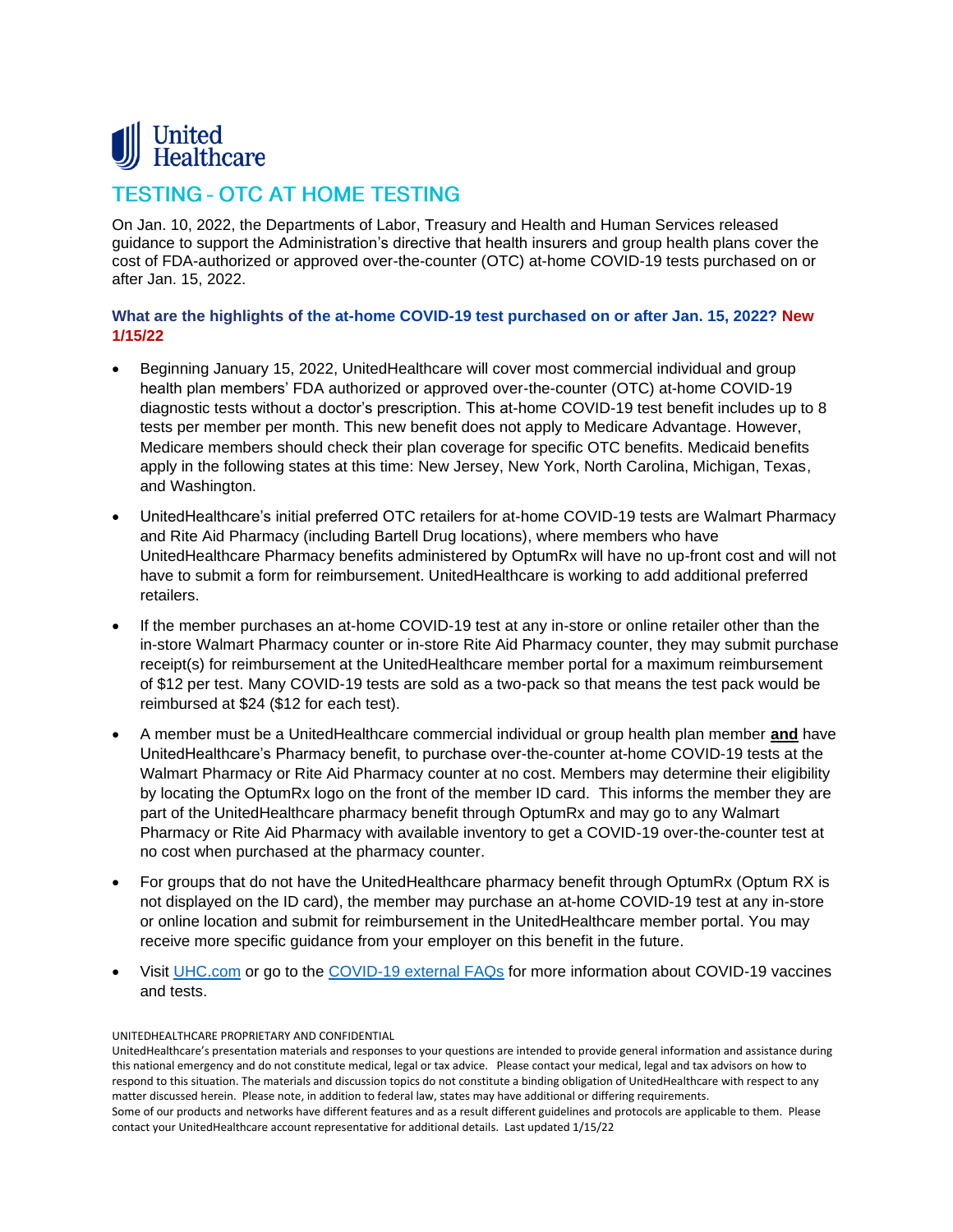## **Coverage**

### **Under the Jan. 10 Tri-Agency FAQ 51, what is considered an at-home test? New 1/14/22**

These are tests that have been authorized, cleared, or approved for use without a doctor's prescription. The tests may be purchased without the need for a provider or clinical assessment.

### **How do we know which kits are FDA approved? New 1/14/22**

The list continues to evolve as additional FDA emergency use authorizations occur. Authorized or approved OTC at-home tests are listed on the FDA website. Test kits purchased from a non-authorized seller are not eligible for reimbursement.

### **How many COVID-19 tests will be allowed per patient, per month? New 1/14/22**

Each covered member is able to be reimbursed for 8 over-the-counter COVID-19 tests every 30 days per covered member. Some test kits contain 2 tests per kit — each of those tests is counted individually toward the limit of 8 per month. For example, if a covered member purchases 4 tests kits with 2 tests in each kit, that equals 8 tests for the month for that member.

## **Does UnitedHealthcare offer direct purchase through a preferred retailer as well as reimbursement through claim/receipt? New 1/14/22**

Yes. For fully insured and self-funded customers with a carve in pharmacy program, UnitedHealthcare offers a preferred retailer program (Walmart Pharmacy). When the member purchase from the pharmacy at the retailer with their ID card, it will be paid directly. UnitedHealthcare is working to add more preferred retailers.

## **Scope**

### **Who is covered under the guidance? New 1/14/22**

Commercial fully insured and group health plans, level-funded plans, many individual plans including exchange, FEHB, COBRA and Student Resources.

The at-home test kit coverage through PHE is not applicable to retiree plans, Medicare Advantage, Medicare, excepted benefit plans, and STLD.

C&S should follow their state guidelines, use approved C&S language here

**Is Medicare Advantage covered? New 1/14/22** No.

### **Are All Savers/Level Funded plans in scope? New 1/14/22**

Yes

UNITEDHEALTHCARE PROPRIETARY AND CONFIDENTIAL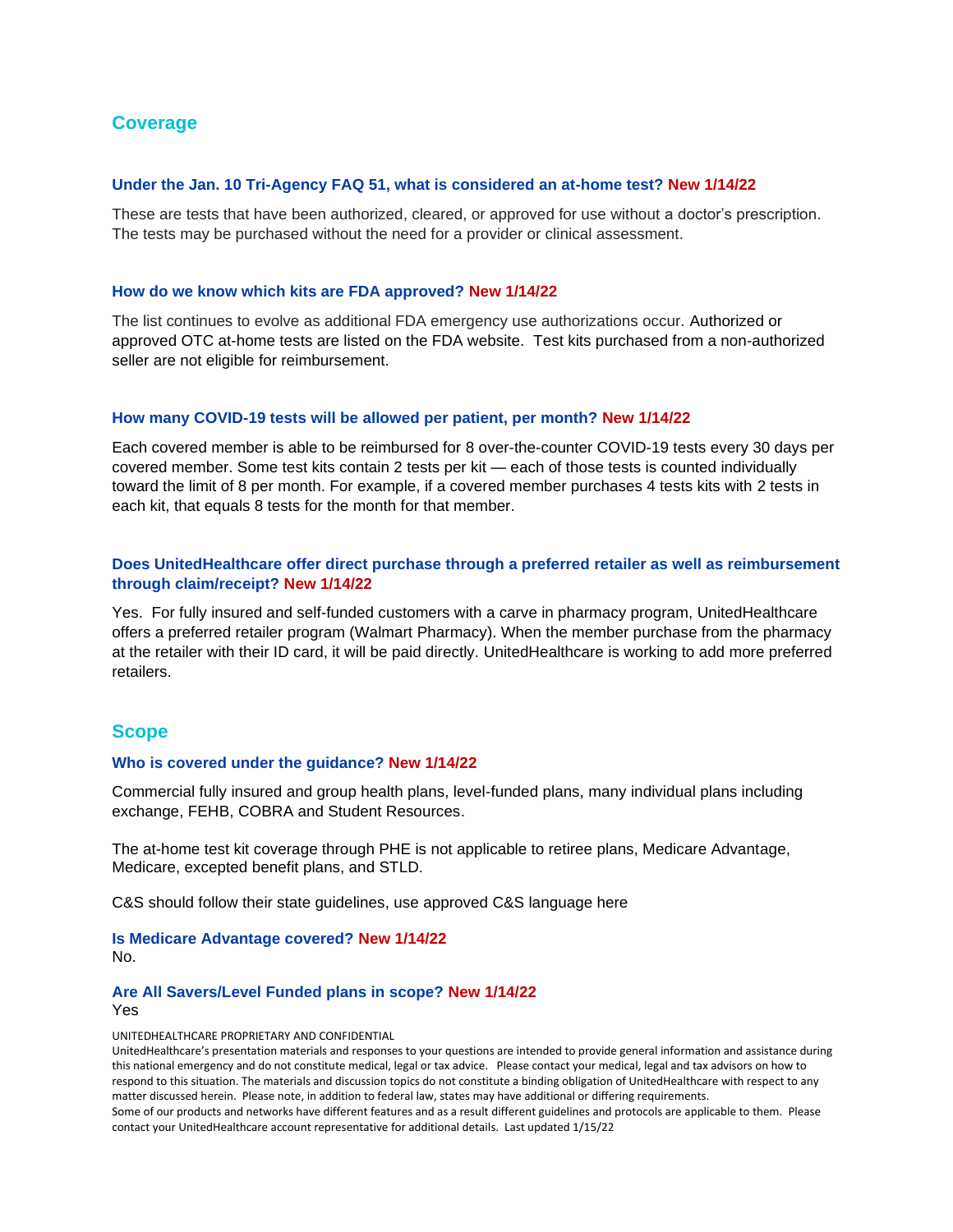**Is Bind in scope? New 1/14/22** Yes.

**Are COBRA members eligible? New 1/14/22** Yes.

## **Preferred Retailer and Non-Preferred OTC Purchases and Reimbursement**

### *The following response explains how it will work for the member*

## **How can I purchase approved Over the Counter (OTC) at home Covid Test kits without any OTC pocket expense or having to submit a receipt for reimbursement? Update 1/15/22**

UnitedHealthcare's initial preferred OTC retailer for at-home COVID-19 tests is Walmart Pharmacy and Rite Aid Pharmacy, where members who have UnitedHealthcare Pharmacy benefits administered by OptumRx will have no up-front cost and will not have to submit a form for reimbursement. UnitedHealthcare is working to add additional preferred retailers.

You must be a UnitedHealthcare commercial individual or group health plan member **and** have UnitedHealthcare's Pharmacy benefit, to purchase over-the-counter at-home COVID-19 tests at the Walmart Pharmacy counter or Rite Aid Pharmacy counter at no cost to you. To determine if you are eligible, locate your UnitedHealthcare member ID card. If you see OptumRx on the front of your card, you are part of the UnitedHealthcare pharmacy benefit through OptumRx and may go to any Walmart Pharmacy or Rite Aid Pharmacy counter with available inventory to get a COVID-19 over-the-counter test at no cost. You must purchase your COVID-19 test/s at the pharmacy counter. Be sure to have your UnitedHealthcare member ID card with you.

| Health Plan (80840) 911-87726-04                                                                                                      |           |                                                                           |       |  |
|---------------------------------------------------------------------------------------------------------------------------------------|-----------|---------------------------------------------------------------------------|-------|--|
| Member ID:                                                                                                                            | 123456789 | Group Number:                                                             | 98765 |  |
| Member:<br><b>SUBSCRIBER SMITH</b><br><b>Dependents</b><br><b>SPOUSE SMITH</b><br><b>CHILD1 SMITH</b><br>CHILD2 SMITH<br>CHILD3 SMITH |           | Customer Name Line 1<br>Customer Name Line 2                              |       |  |
|                                                                                                                                       |           | Payer ID 87726<br><b>OPTUMRx</b><br>Rx Bin: 610279<br><b>Rx PCN: 9999</b> |       |  |
| Copays:<br>Office: \$25<br>ER: \$300<br>UrgCare: \$150<br>Spec: \$30                                                                  |           | Rx Grp: UHEALTH                                                           |       |  |

| UnitedHealthcare<br>911-87726-04<br>Health Plan (80840)              |                                                                            |       |  |  |
|----------------------------------------------------------------------|----------------------------------------------------------------------------|-------|--|--|
| 123456789<br>Member ID:                                              | <b>Group Number:</b>                                                       | 98765 |  |  |
| Member:<br>SUBSCRIBER SMITH<br><b>Dependents</b>                     | Customer Name Line 1<br><b>Customer Name Line 2</b>                        |       |  |  |
| <b>SPOUSE SMITH</b><br>CHILD1 SMITH<br>CHILD2 SMITH<br>CHILD3 SMITH  | <b>Payer ID 87726</b>                                                      |       |  |  |
| Copays:<br>ER: \$300<br>Office: \$25<br>UrgCare: \$150<br>Spec: \$30 |                                                                            |       |  |  |
| 0508                                                                 | UnitedHealthcare Choice Plus<br>Administered by [Appropriate Legal Entity] |       |  |  |

The card on the left shows the OptumRx logo where the card on the right does not have pharmacy with OptumRx.

UNITEDHEALTHCARE PROPRIETARY AND CONFIDENTIAL

UnitedHealthcare's presentation materials and responses to your questions are intended to provide general information and assistance during this national emergency and do not constitute medical, legal or tax advice. Please contact your medical, legal and tax advisors on how to respond to this situation. The materials and discussion topics do not constitute a binding obligation of UnitedHealthcare with respect to any matter discussed herein. Please note, in addition to federal law, states may have additional or differing requirements. Some of our products and networks have different features and as a result different guidelines and protocols are applicable to them. Please contact your UnitedHealthcare account representative for additional details. Last updated 1/15/22

## **What does a card with UnitedHealthcare Pharmacy (OptumRx) vs a card without pharmacy look like? New 1/14/22**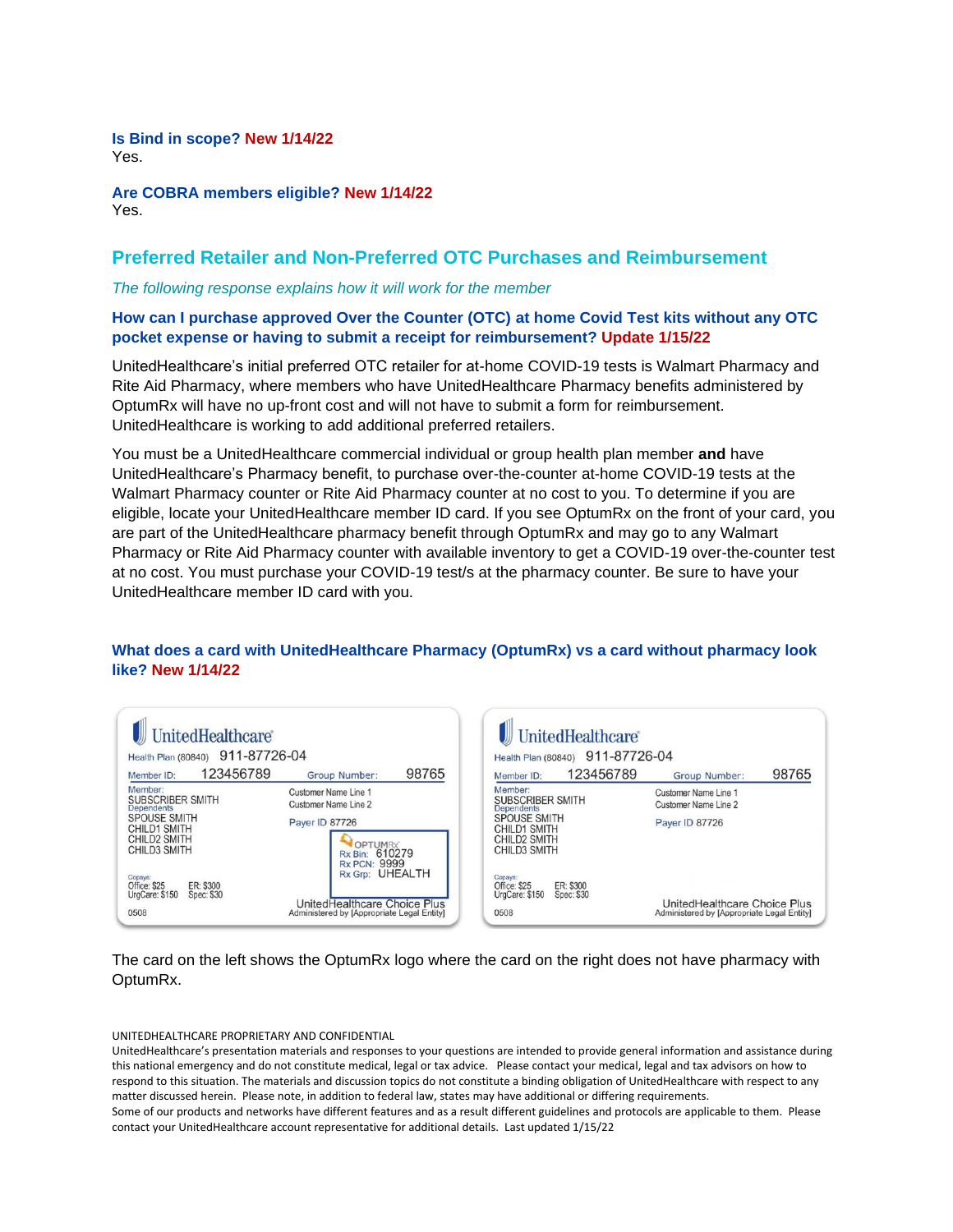## **What happens if the at-home COVID test kits are purchased at the front of the preferred retailers (Walmart Pharmacy or Rite Aid Pharmacy) store or online instead of the pharmacy counter? Update 1/15/22**

### *The following response explains how it will work for the member.*

If you purchase OTC at-home COVID-19 tests at a Walmart or Rite Aid front-of-store checkout, you may submit your purchase receipt for reimbursement for a maximum reimbursement of \$12 per test. Many OTC at-home COVID-19 tests are sold as a 2-pack, which means the test pack would be reimbursed at \$24 (\$12 for each test).

## **What happens if I purchase the at- home COVID-19 test kits at a store that is not in the a preferred retailer (Walmart Pharmacy and Rite Aid Pharmacy)? Update 1/15/22**

If you purchase an at-home COVID-19 test at any in-store or online retailer, other than the in-store Walmart Pharmacy counter or in-store Rite Aid Pharmacy counter, you may submit your purchase receipt(s) for reimbursement at the UnitedHealthcare member portal for a maximum reimbursement of \$12 per test. Reimbursement for tests purchased at Walmart.com and the Walmart checkout counters found at the front of the store also must be submitted through the UnitedHealthcare member portal. Many COVID-19 tests are sold as a two-pack so that means the test pack would be reimbursed at \$24 (\$12 for each test).

## **What if my pharmacy coverage is not with Optum Rx will my COVID test kits be covered at the pharmacy counter? New 1/15/22**

### *The following response explains how it will work for the member*.

If you are a UnitedHealthcare member who does not have a pharmacy benefit through OptumRx (OptumRx is not displayed on your ID card), you may purchase an at-home COVID-19 test at any in-store or online location and submit the receipt for reimbursement in the UnitedHealthcare member portal. You may receive more specific guidance from your employer on this benefit in the future.

### **Can I purchase a test that costs more than \$12? New 1/15/22**

Yes. If you purchase a COVID-19 test at a Walmart Pharmacy counter or Rite Aid Pharmacy counter, you may select an FDA authorized or approved COVID-19 test at no cost to you. At any other location, you may purchase an FDA approved or authorized test, but you will only be reimbursed at a maximum of \$12 per test.

## **How many COVID-19 tests can be purchased and reimbursed to a member? New 1/14/22**

UnitedHealthcare will reimburse for a total of 8 COVID-19 tests 30 days per covered member. Some test kits contain 2 tests per kit—each of those tests is counted individually toward the limit of 8 per month. For example, if a covered member purchases 4 tests kits with 2 tests in each kit, that equals 8 total tests for the month for that member.

#### **Which COVID-19 over-the-counter tests are part of this program? New 1/14/22**

UNITEDHEALTHCARE PROPRIETARY AND CONFIDENTIAL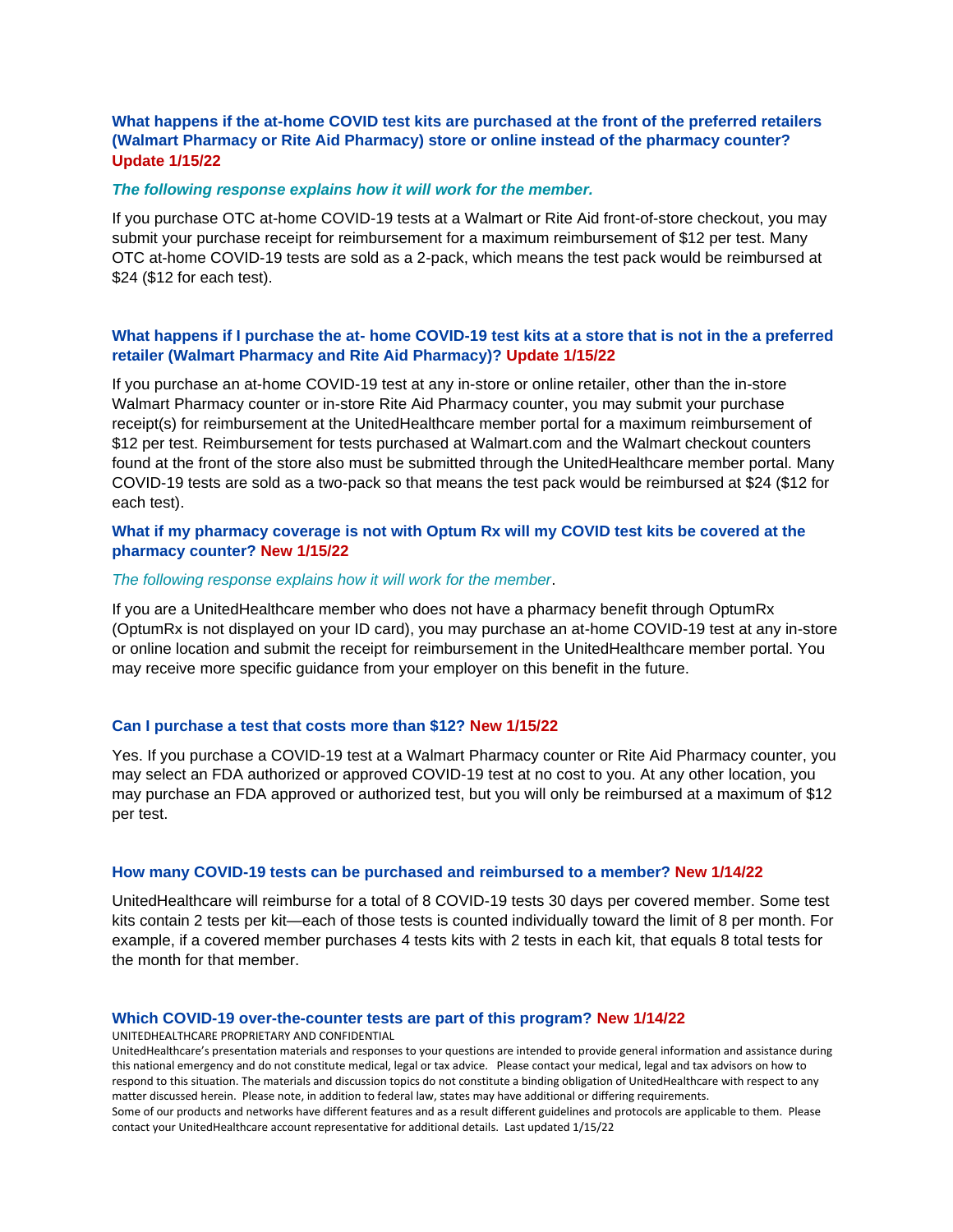Any FDA authorized and approved OTC at-home test is covered as part of the program.

## **How do UnitedHealthcare members submit over-the-counter at-home COVID-19 test costs for reimbursement? New 1/14/22**

The member must provide a receipt showing the over-the-counter at-home COVID-19 test purchase date and cost on the member portal. The maximum reimbursement is \$12 per test.

Paper reimbursement forms will be available if necessary. Call the number on the back of your member ID card with any questions.

### **Where can COVID-19 tests be purchased? New 1/14/22**

Many trusted retailers, such as pharmacies, sell OTC COVID-19 tests both online and in stores. It is important for a member to purchase the at-home COVID-19 test from a trusted source and beware of buying fake or high-priced testing kits from unreputable sources and secondary sources.

## **Are there state-specific differences that apply to the reimbursement of at-home OTC COVID-19 test? 1/14/22**

Yes. In certain situations, state-based guidelines may impact coverage to plans regulated by state law. Please check with your state and plan administrator for additional detail.

### **What if a member cannot find an authorized over-the-counter at-home COVID-19 test? 1/14/22**

If you are experiencing COVID-19 symptoms, you should consult your health care provider or local health department.

### **Will the result of COVID-19 test have to be reported in order to receive reimbursement? 1/14/22**

No.

## **What if I purchased other items with my COVID-19 tests and those items appear on my receipt? 1/14/22**

Only the purchase of over-the-counter at-home COVID-19 tests will be reimbursed.

UNITEDHEALTHCARE PROPRIETARY AND CONFIDENTIAL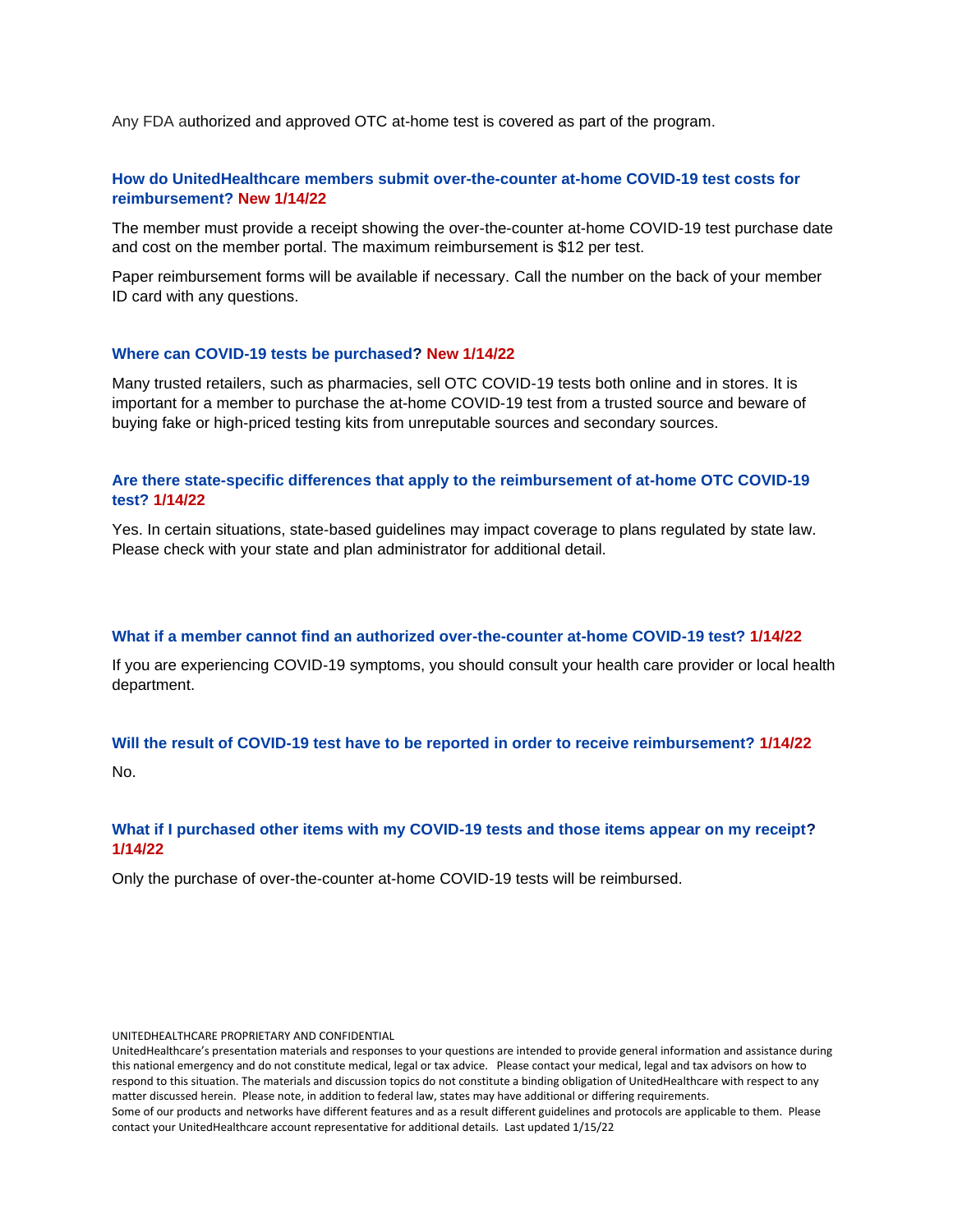## **General Questions**

### **Can the member use their FSA, HSA and how is the reimbursement made? 1/15/22**

If FSA or HSA funds are used to purchase over-the-counter at-home COVID-19 tests, members will need to submit for reimbursement.

### **How will a member receive reimbursement? New 1/14/22**

Members will be reimbursed either by direct deposit if they have indicated that is their preference or the member will receive a check in the mail.

### **How long will it take for a member to receive reimbursement? New 1/14/22**

Typically, reimbursement is mailed within 10-20 days assuming all requested information is complete.

## **Can members submit a COVID-19 home test purchased prior to January 15? New 1/14/22**

No.

## **How is handled if other items are purchased with my COVID-19 tests and those items appear on my receipt? New 1/14/22**

Only the purchase of over-the-counter at-home COVID-19 tests will be reimbursed.

## **Can members submit a photo of a receipt? New 1/14/22**

Yes.

## **Where can I go for additional information? 1/14/22**

Refer to [UHC.com](https://www.uhc.com/health-and-wellness/health-topics/covid-19) for additional information on reimbursement for over-the-counter at-home COVID-19 tests.

CMS has information on its [website](https://www.cms.gov/how-to-get-your-at-home-OTC-COVID-19-test-for-free) about the Biden Administration's at-home COVID-19 testing program.

UNITEDHEALTHCARE PROPRIETARY AND CONFIDENTIAL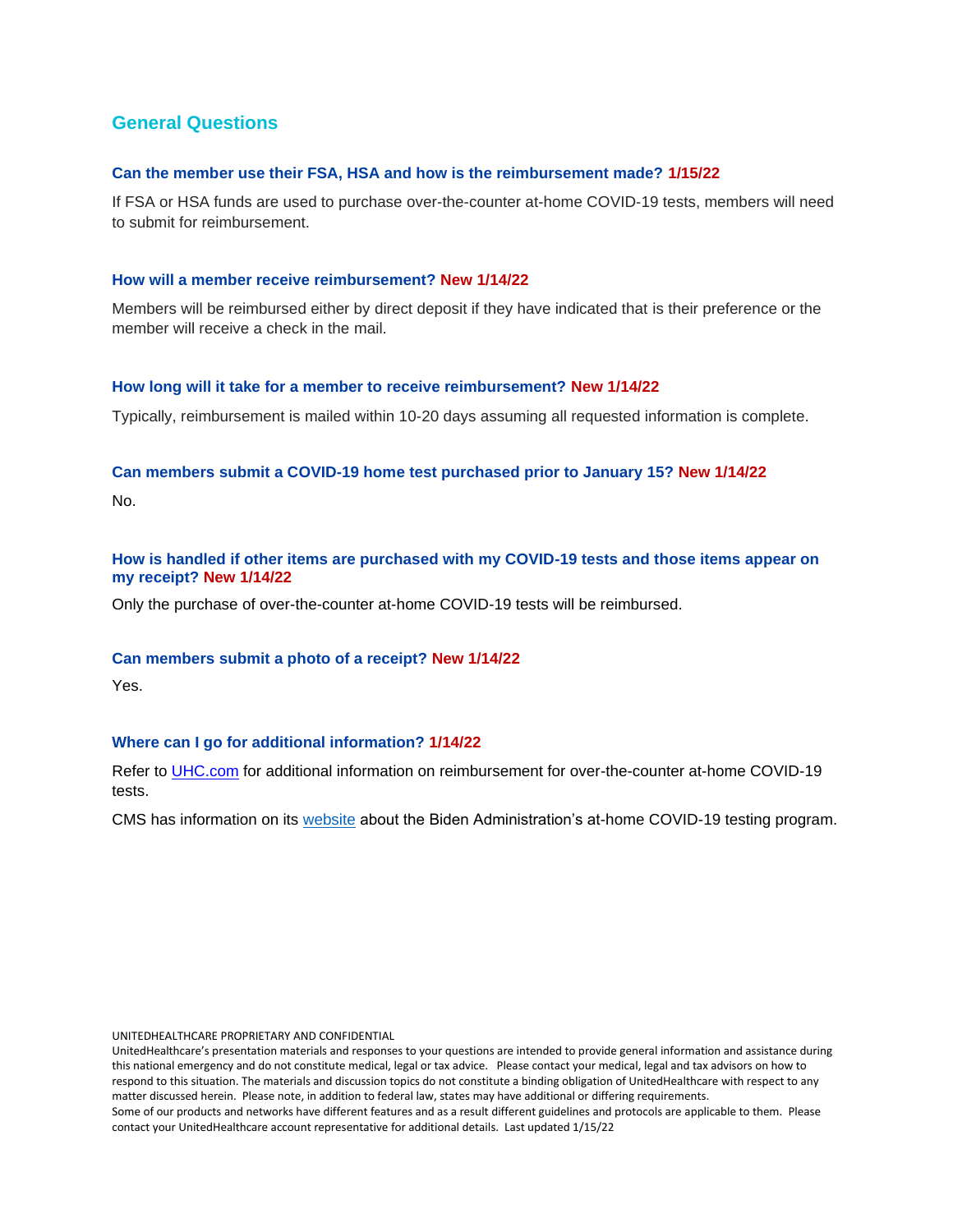## **What does the form look like to submit test kit(s) receipt(s) for reimbursement? New 1/15/22**



## **Is a physician order or clinical assessment required for reimbursement for COVID-19 home test? New 1/14/22**

No.

### **Do costs go towards the members deductible? New 1/14/22**

No.

## **Will UHC reimburse clients who purchase OTC at home COVID-19 kits and distribute to members? New 1/14/22**

No

## **Fully Insured - Administrative Support**

## **How does coverage for OTC at home test work for fully insured and self-funded groups? New 1/14/22**

### **Fully Insured and Level Funded Customers.**

If you are a fully insured customer or level-funded we have members covered.

Members may go through the preferred retail pharmacy and use their ID Card or purchase the at-home test at a location of their choice, submit the receipt for the purchase and UnitedHealthcare will handle the reimbursement based on the 8 tests per member per 30 days.

UNITEDHEALTHCARE PROPRIETARY AND CONFIDENTIAL

UnitedHealthcare's presentation materials and responses to your questions are intended to provide general information and assistance during this national emergency and do not constitute medical, legal or tax advice. Please contact your medical, legal and tax advisors on how to respond to this situation. The materials and discussion topics do not constitute a binding obligation of UnitedHealthcare with respect to any matter discussed herein. Please note, in addition to federal law, states may have additional or differing requirements. Some of our products and networks have different features and as a result different guidelines and protocols are applicable to them. Please contact your UnitedHealthcare account representative for additional details. Last updated 1/15/22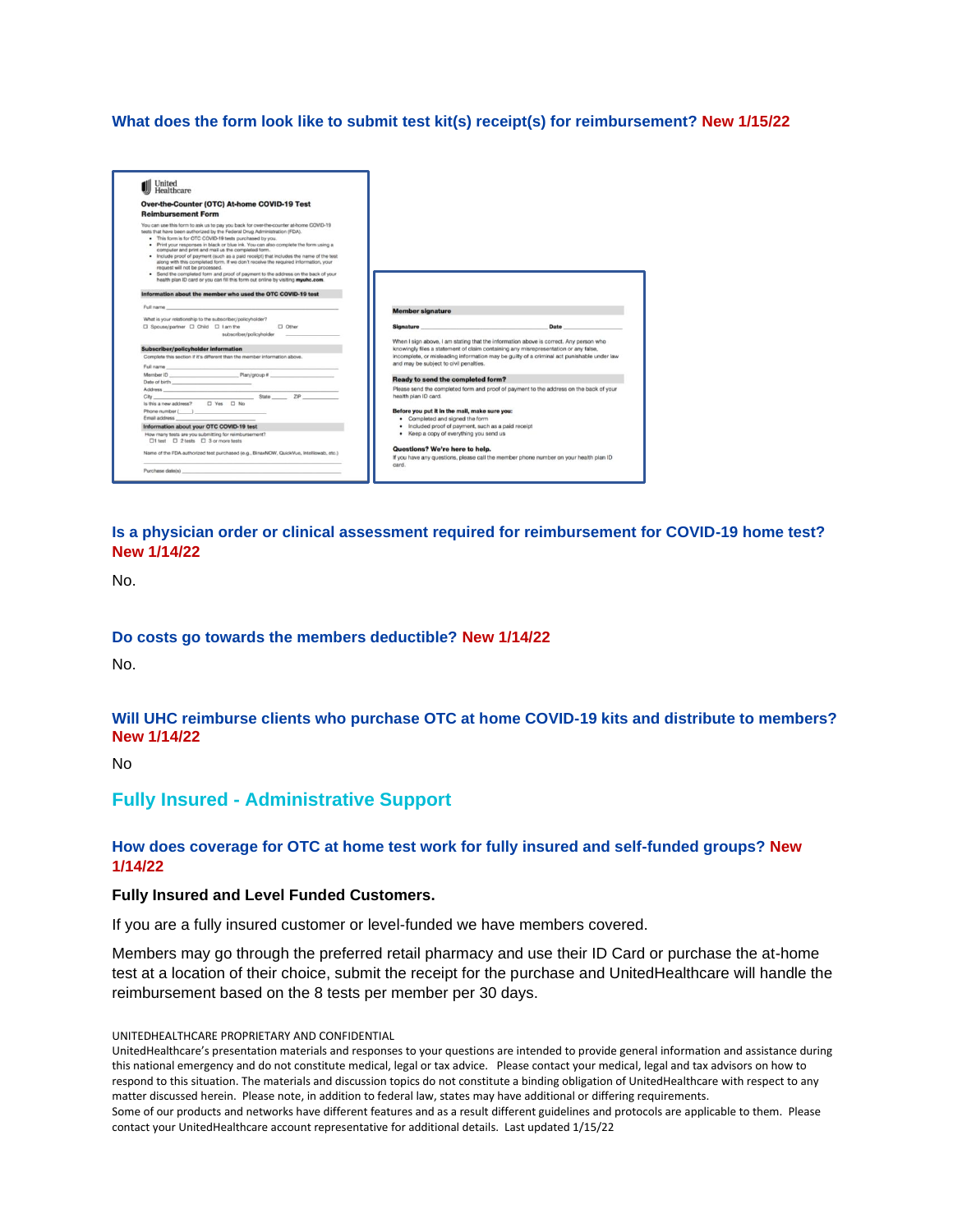**Does adding at-home COVID-19 testing to coverage require a change to the COC? New 1/14/22** No.

## **Self-funded - Administration and Support**

## **How does coverage for OTC at home test work for fully insured and self-funded groups? New 1/14/22**

### **Self-funded customers**

For ASO customers with carve in Optum pharmacy, members may go to the preferred retail pharmacy (currently Walmart and other retail stores when added) and use their ID Card to purchase the at-home test at a location of their choice. If the member does not use the Walmart Pharmacy but purchases the test at a Walmart store, other retail store or online, the member submits the reimbursement based on the 8 tests per member per 30 days and reimbursement will be up to \$12 per test.

Self-funded customers with carve out pharmacy (who do not have UnitedHealthcare Pharmacy benefits administered by OptumRx) have two options.

- 1. Work with their PBM to set up program, potentially including a direct reimbursement program for employees at their PBM's pharmacy.
- 2. Reimburse the COVID-19 home tests purchased at the member's choice of retailer at retail costs through their UnitedHealthcare administered medical benefit.

UnitedHealthcare assumes that most employer customers will select option 1 and use their PBM to set up the program for the members. The customer must let their UnitedHealthcare representative know if they want the program to go through the medical benefit not the PBM by Friday, January 21, 2022. If your client does not have the UnitedHealthcare pharmacy benefit with OptumRx, for an interim period, UnitedHealthcare will pay claims submitted in the member portal through the medical benefit.

If the client chooses option 2, to use the medical benefit, UnitedHealthcare will reimburse a member purchase of at home tests when they submit the receipt through the member portal. The member would be reimbursed based on the cost of the test they purchase within the guideline of 8 tests per member per 30 days.

## **Can an ASO Client chose to cover at home tests only through the Pharmacy Benefit?**

Yes. ASO clients with pharmacy benefits through OptumRx will see this benefit applied through their pharmacy policy.

**Does adding at-home COVID-19 testing to coverage require the self-funded group to change to the SPD? New 1/14/22**

No.

### **Can a self-funded customer choose to ONLY cover this under the Rx policy? New 1/14/22** Yes.

#### UNITEDHEALTHCARE PROPRIETARY AND CONFIDENTIAL